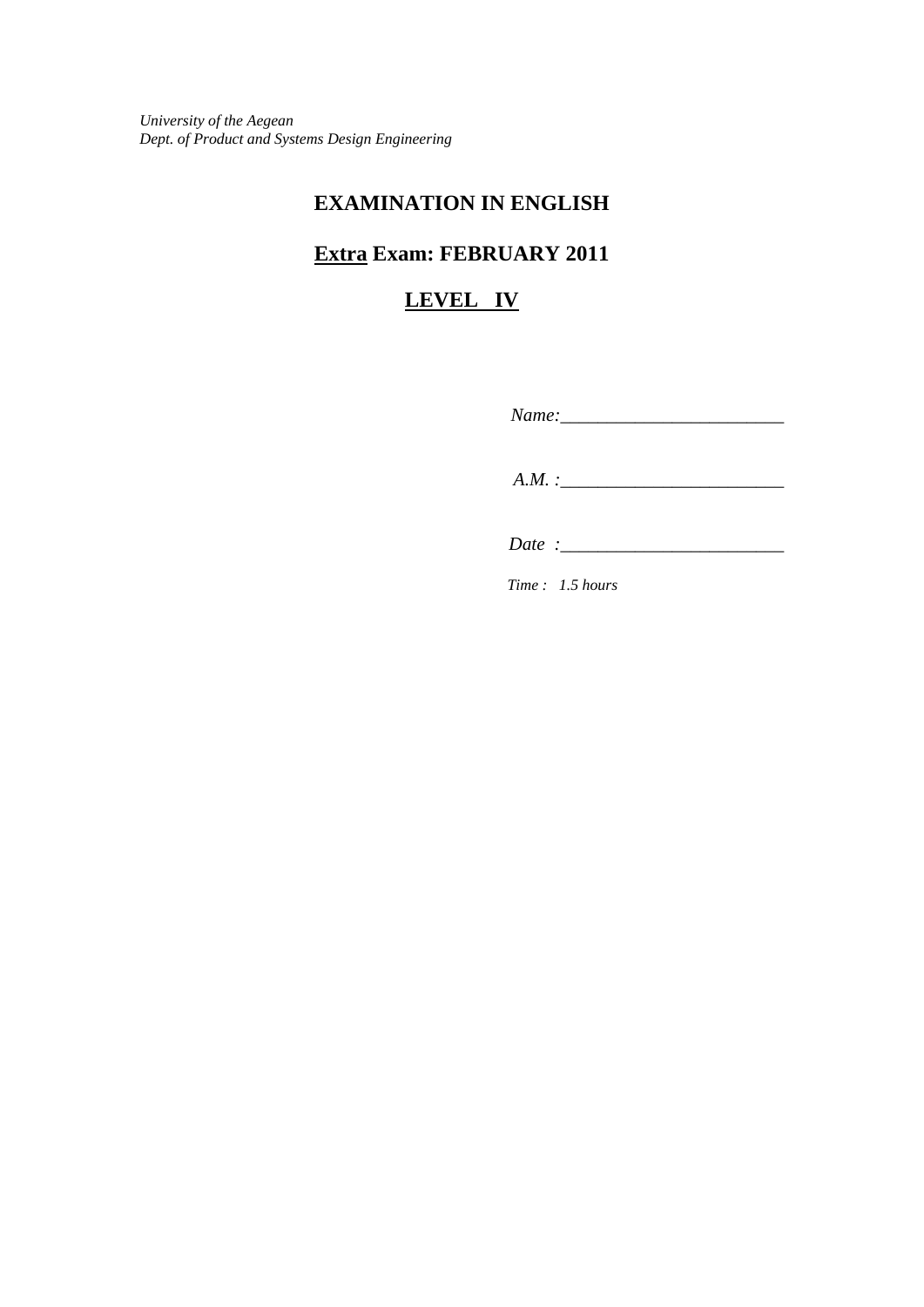### **A. Read the following text titled "***Smart fabrics make for enhanced living***" and answer the** *question* **in your own words, as briefly as possible:**

Explain in what way a sensor module in your bag's handle can notify you that you may have forgotten to take some basic items with you:

**[N.B.: Mere copying of part(s) of the text will NOT take ANY credits!! Also, any irrelevant or unnecessary information in your answer will be penalized!]**

\_\_\_\_\_\_\_\_\_\_\_\_\_\_\_\_\_\_\_\_\_\_\_\_\_\_\_\_\_\_\_\_\_\_\_\_\_\_\_\_\_\_\_\_\_\_\_\_\_\_\_\_\_\_\_\_\_\_

 $2 \text{ ps.}$ 

#### *Smart fabrics make for enhanced living*

*Imagine a handbag that warns you if you are about to forget your umbrella or wallet, and which you can later turn into a scarf that displays today's pollution levels. Or how about creating a wall hanging that glows if someone tries to use your home's wireless internet connection?* 

*All these bizarre objects could soon be possible thanks to a system of computerized fabric patches developed by engineers at the Massachusetts Institute of Technology. Each patch contains a functional unit of the system a microcomputer and a memory plus either a radio transceiver, a sensor, a microphone, batteries or a display. Put the patches together in different ways and you can create a variety of information-providing or environmentallysensing objects, say developers Adrian Cable, Gauri Nanda and Michael Bove at MIT's Media Lab.* 

*To keep it waterproof, the circuit board inside a patch is coated with a hard transparent resin. It is then padded with a layer of foam and encapsulated in the chosen fabric. It can be populated with a variety of components, from Bluetooth transmitters to a cut-down PC motherboard.* 

*The patches can be joined using Velcro which has been modified to enable electrical as well as physical connections. Wires from the circuit board are attached to silver-coated contacts in Velcro. In this way, data and power can flow from one module to the next. Using square or triangular patches the user can fashion, and refashion, useful objects such as bags, curtains or scarves. "You could wear a system as a scarf today and a belt tomorrow."* 

*To make a bag that prevents people forgetting things, Nanda and Cable have equipped a module with a radio antenna and receiver. The unit is programmed to listen for signals from radio frequency identification (RFID) tags on objects like cell phones, keys and wallets.* 

*A sensor module in the bag's handle detects when the bag has been picked up, indicating the owner might be leaving. This triggers the reader to check through the objects the computer module has been programmed to look for. If*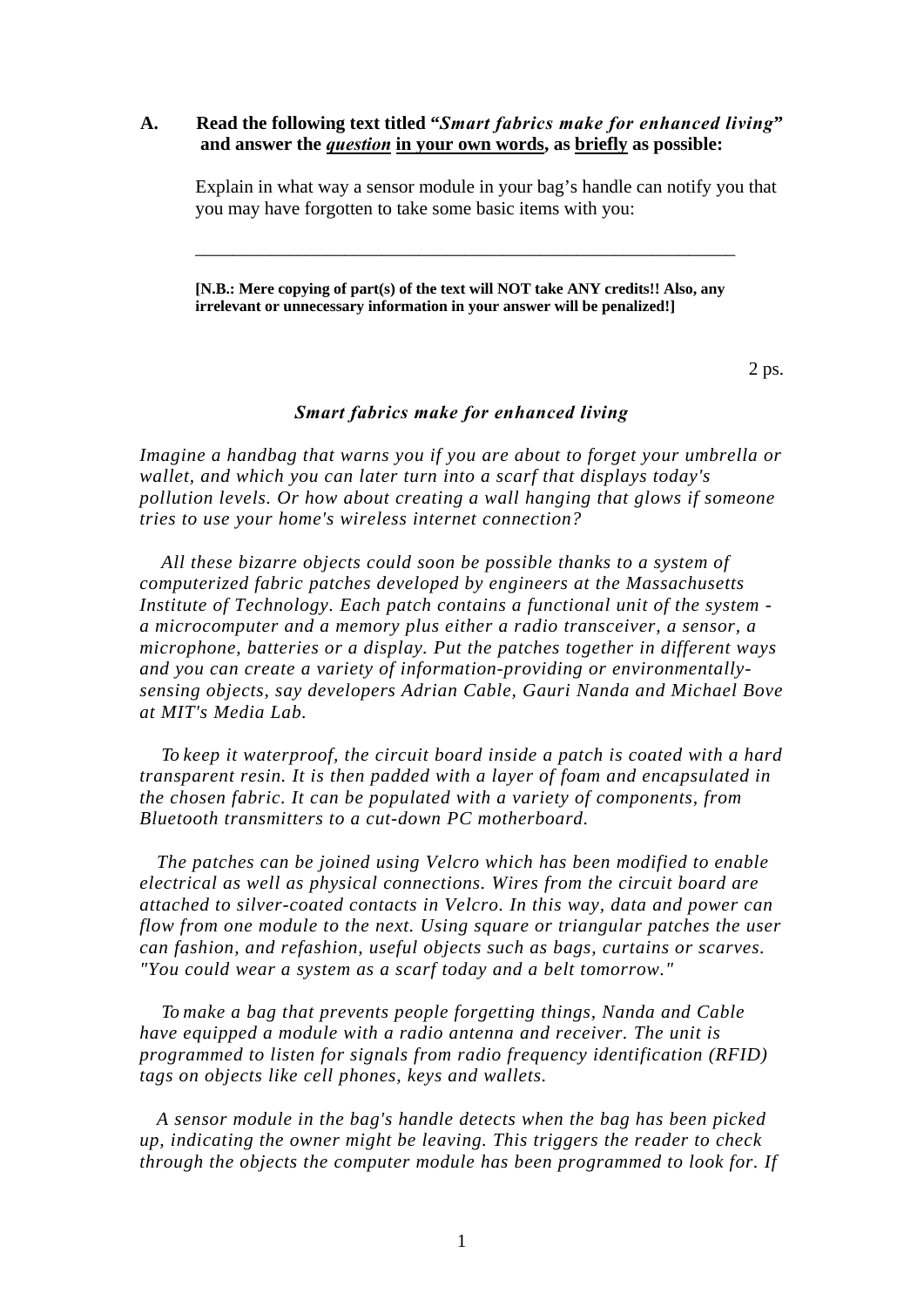*it does not detect a required item, it uses a voice synthesizer module in another patch to warn: "Cell phone, yes! Wallet, yes! Keys, no!"* 

## **B. Fill in the blanks in the following sentences with** *a suitable word or phrase* **from the text above in the right form. Add any necessary words (such as prepositions, etc.).**

- 1. The leaking fuel pipes need to be  $\Box$  [= encased, enclosed] lead in order to stop the leaking and protect them against further damage.
- 2. He sewed leather **Example 2.** Onto the elbows of his jacket.
- 3. Rayon is used extensively to make furnishing 4. The Minister's statements \_\_\_\_\_\_\_\_\_\_\_\_\_\_\_\_\_\_\_\_\_\_\_\_ a massive public
- reaction.
- 5. All the family enjoys the \_\_\_\_\_\_\_\_\_\_\_\_\_\_\_\_\_\_\_\_\_\_\_\_ flavor of my dishes ever since I started using herbs in my cooking. They do give much better taste, indeed!

 $5 \text{ ps.}$ 

## **C. Find a suitable** *word or phrase* **in the text above for the definitions below.**

- 1. [n.] A thick sticky substance that is produced by some trees or chemically:
- 2. [n.] An area inside a piece of electrical equipment that uses thin lines of metal to conduct (=carry) electricity between different points:
- 3. [adj.] Having a special purpose; making it possible for sb. to do sth. or for sth. to happen; working or able to work correctly:

3 ps.

- **D. Find the words for the following definitions. They refer to** *technological issues and advances***.** The first letter is given.
- 1. [adj.] (of a mechanism) moved or operated by the pressure of water or other liquid: h \_\_\_\_\_\_\_\_\_\_\_\_\_\_\_\_\_\_\_\_\_\_\_\_\_\_\_\_\_\_\_
- 2. [n.] sth artificial that is put into someone's body in a medical operation, *e.g. silicone breast* ∼:

 $i$ 

 $\overline{\phantom{a}}$  ,  $\overline{\phantom{a}}$  ,  $\overline{\phantom{a}}$  ,  $\overline{\phantom{a}}$  ,  $\overline{\phantom{a}}$  ,  $\overline{\phantom{a}}$  ,  $\overline{\phantom{a}}$  ,  $\overline{\phantom{a}}$  ,  $\overline{\phantom{a}}$  ,  $\overline{\phantom{a}}$  ,  $\overline{\phantom{a}}$  ,  $\overline{\phantom{a}}$  ,  $\overline{\phantom{a}}$  ,  $\overline{\phantom{a}}$  ,  $\overline{\phantom{a}}$  ,  $\overline{\phantom{a}}$ 

\_\_\_\_\_\_\_\_\_\_\_\_\_\_\_\_\_\_\_\_\_\_\_\_\_\_\_\_\_\_\_

\_\_\_\_\_\_\_\_\_\_\_\_\_\_\_\_\_\_\_\_\_\_\_\_\_\_\_\_\_\_\_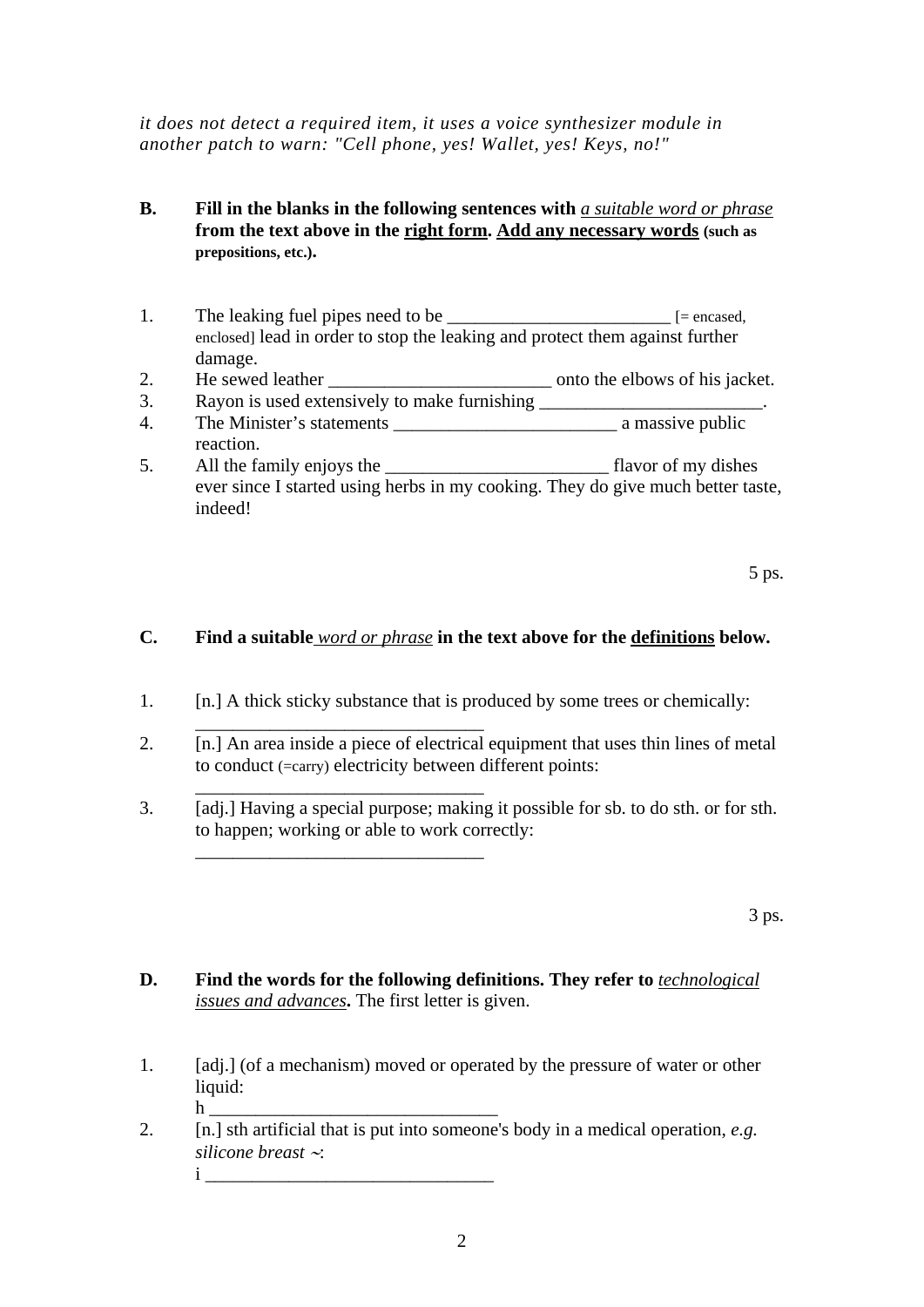3. [n.] a piece of equipment that measures and shows the level, speed, temperature, etc of sth, *e.g. a heart* ∼ */ a noise* ∼:  $m$ 

 $3 \text{ ps.}$ 

**E. Below is a diagram of a common type of** *a cam***. Label the parts indicated.** 



- **F. Find the words for the following definitions. They either refer to** *types of metals or other materials*, **or describe certain** *properties* **of metals and other materials. Give a noun or an adjective form according to what is indicated in the beginning.** (Note: the first letter is given for some of them)
- 1. [adj.] Describes materials which are not destroyed by chemical action caused for example by acids, salt, etc., e.g. *stainless steel, aluminium, copper*:
- c\_\_\_\_\_\_\_\_\_\_\_\_\_\_\_\_\_\_\_\_\_ r\_\_\_\_\_\_\_\_\_\_\_\_\_\_\_\_\_\_\_\_\_\_\_ 2.  $[n]$  A substance that we use to make thinks stick together; any kind of glue: an  $a$
- 3. [n.] The type of plastic which remains rigid and retains its shape at high temperatures; however, it can NOT undergo treatment more than once or it will be damaged; *e.g. resin, melamine, urea formaldehyde*:  $a(n)$
- 4. [n.] A substance or material which will not transmit electricity or heat (i.e. a material which does not allow heat or current to flow easily), e.g. *urea formaldehyde*:

a(n) \_\_\_\_\_\_\_\_\_\_\_\_\_\_\_\_\_\_\_\_\_\_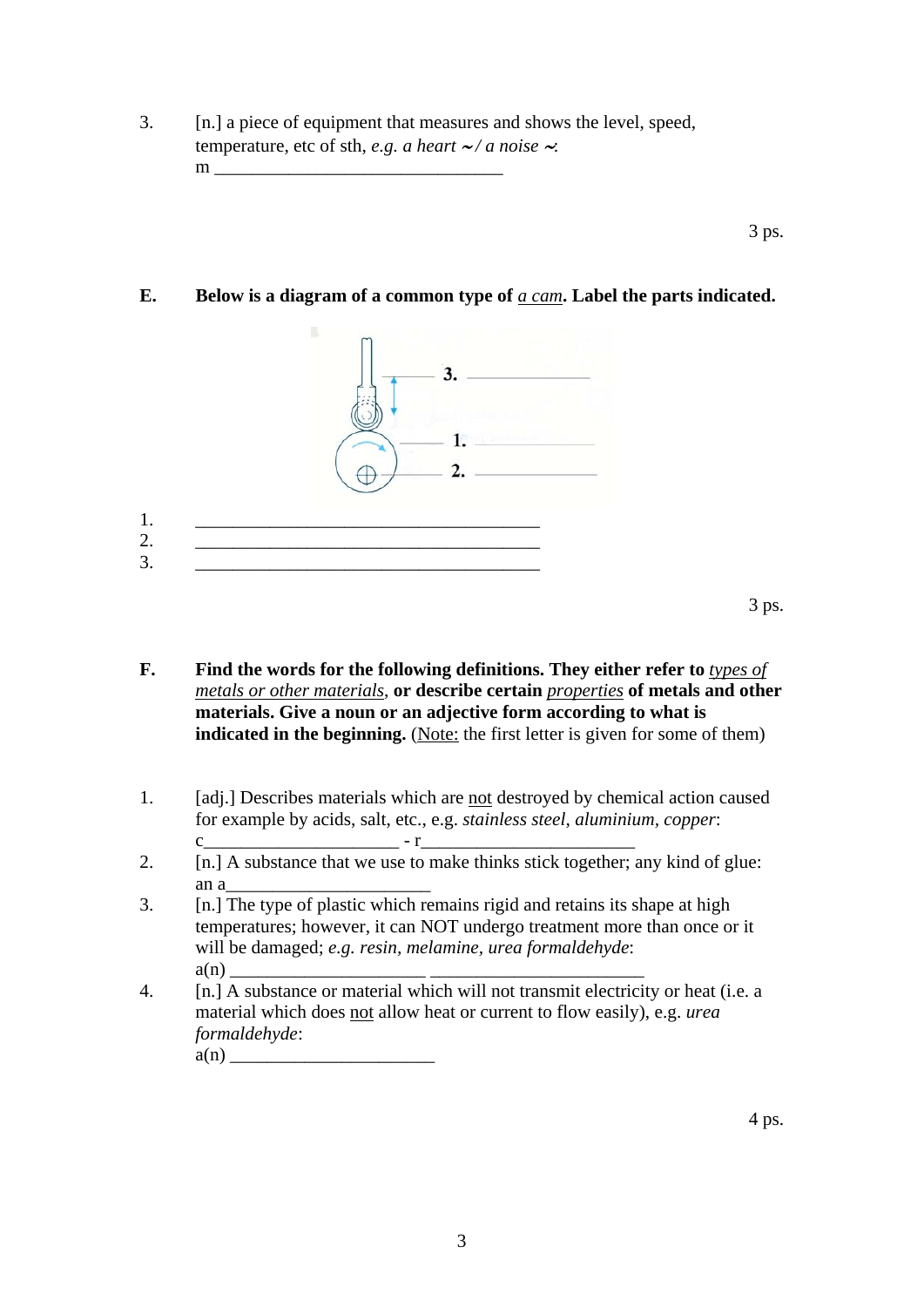|                  | <b>TERM</b>                |               | SYNONYM / DESCRIPTION                                         |
|------------------|----------------------------|---------------|---------------------------------------------------------------|
|                  |                            |               |                                                               |
|                  |                            | a)            | to measure                                                    |
|                  |                            | b)            | measure $[n.]$                                                |
|                  |                            | $\mathbf{c})$ | to swing backwards and forwards                               |
|                  |                            | $\mathbf{d}$  | electrification, electric line                                |
| 1.               | to reciprocate             | e)            | movement                                                      |
|                  |                            | f)            | to tighten                                                    |
| 2.               | to oscillate               | g)            | effort                                                        |
|                  |                            | h)            | pressure                                                      |
| 3.               | to rotate                  | $\mathbf{i}$  | to press                                                      |
|                  |                            | j)            | to exercise, to place, to put on                              |
| $\overline{4}$ . | to have a linear<br>motion | $\bf k$       | to go in a line                                               |
|                  |                            | $\bf{I}$      | to change                                                     |
| 5.               | to convert                 | m)            | to go up and down                                             |
|                  |                            | n)            | to twist in                                                   |
| 6.               | an escalator               | $\Omega$      | twist [n.]                                                    |
|                  |                            | p)            | moving stairs                                                 |
| 7.               | motion                     | q)            | fastener, bracket, connector                                  |
|                  |                            | r)            | load                                                          |
| 8.               | a sheet                    | s)            | a large, thin, flat piece (of metal or any other<br>material) |
|                  |                            | t)            | screw $[n.]$                                                  |
| 9.               | a fulcrum                  | u)            | to screw                                                      |
|                  |                            | V)            | part, element                                                 |
| 10.              | a lever                    | W)            | support, (centre) turning point                               |
|                  |                            | $\mathbf{x})$ | force, crash, collision                                       |
|                  |                            | y)            | to go round and round                                         |
|                  |                            | z)            | a bar or handle which moves around a fixed<br>point           |

## **G. Match the following** *technical terms* **with the most appropriate synonym or description on the right.**

5 ps.